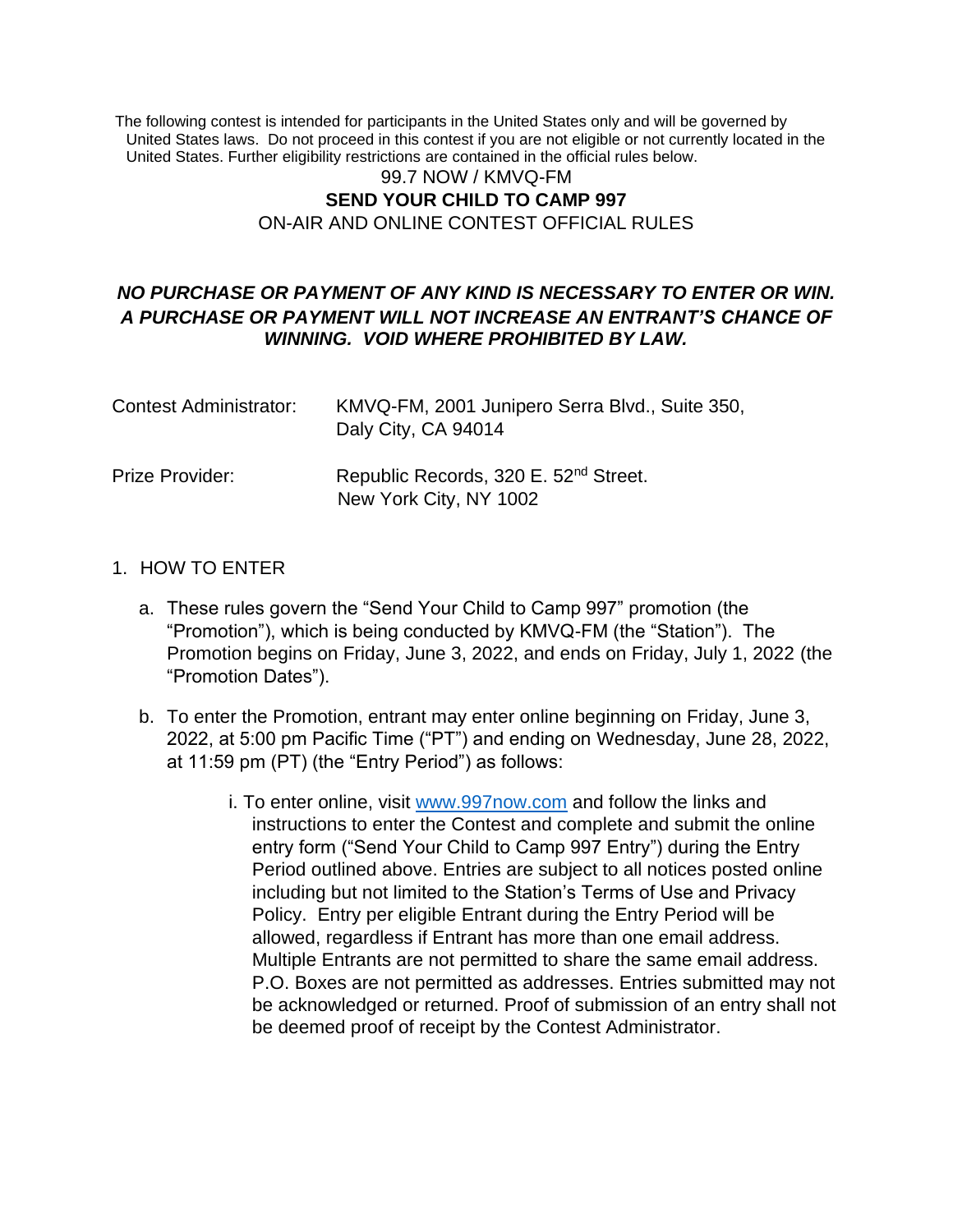ii. Only one (1) entry per eligible person during the Entry Period regardless if entrant has more than one email address. Multiple participants are not permitted to share the same email address. P.O.

Boxes are not permitted as addresses. Entries submitted may not be acknowledged or returned. Proof of submission of an entry shall not be deemed proof of receipt by the Contest Administrator.

- c. To enter the Promotion, entrant may enter on-air, beginning Friday, June 10, 2022, Friday, June 17, 2022 and Friday, June 24, 2022 at 7:00 am Pacific Time ("PT") and ending on Friday, July 1, 2022, at 3:59 pm ("PT") (the "Entry Period") as follows:
	- i. To enter on-air, listen to KMVQ-FM on the following Fridays beginning on Friday, June10, 2022, Friday, June 17, 2022 and Friday, June 24 2022, at 7:00 am ("PT), 8:00 am ("PT), 11:00 am ("PT") and 3:00 pm and 5:00 pm ("PT") and on Friday, July 1, 2022 at 8:00 am ("PT"), 11:00 am ("PT") and 3:00 pm (PT) for the cue to call to be announced. Upon hearing the cue to call, caller Twenty-Five (25) to get through to the Station contest line at 888-456-9970 will be awarded a spot for their child at Camp 997. At the time of entrant's call, entrant will be required to provide all information requested including entrant's full name, complete address (including zip code), day and evening phone numbers and date of birth in order to be eligible to win. P.O. Boxes are not permitted. In the event that the selected caller is disconnected or is found to be ineligible, the next eligible caller who successfully makes it through on the call-in line and completes the call will be a qualifying prize winner. There is no limit to the number of times a listener may attempt to call in to win, but a listener may be a prize winner only once.
- d. There will be forty (40) winners from the qualifying on-air and online entries received at [www.997now.com](https://kblx.com/) [a](https://kblx.com/)t the conclusion of the Promotion.

## 2. ELIGIBILITY RESTRICTIONS

a. The Contest is open to all persons who are legal U.S. residents of the state of California, eighteen (18) years of age or older, and who reside in one of nine (9) county jurisdiction that makes up the Greater San Francisco / Bay Area listening area (San Francisco, Santa Clara, Alameda, Contra Costa, Marin, San Mateo, Solano, Napa, and Sonoma Counties. Void where prohibited or restricted by law.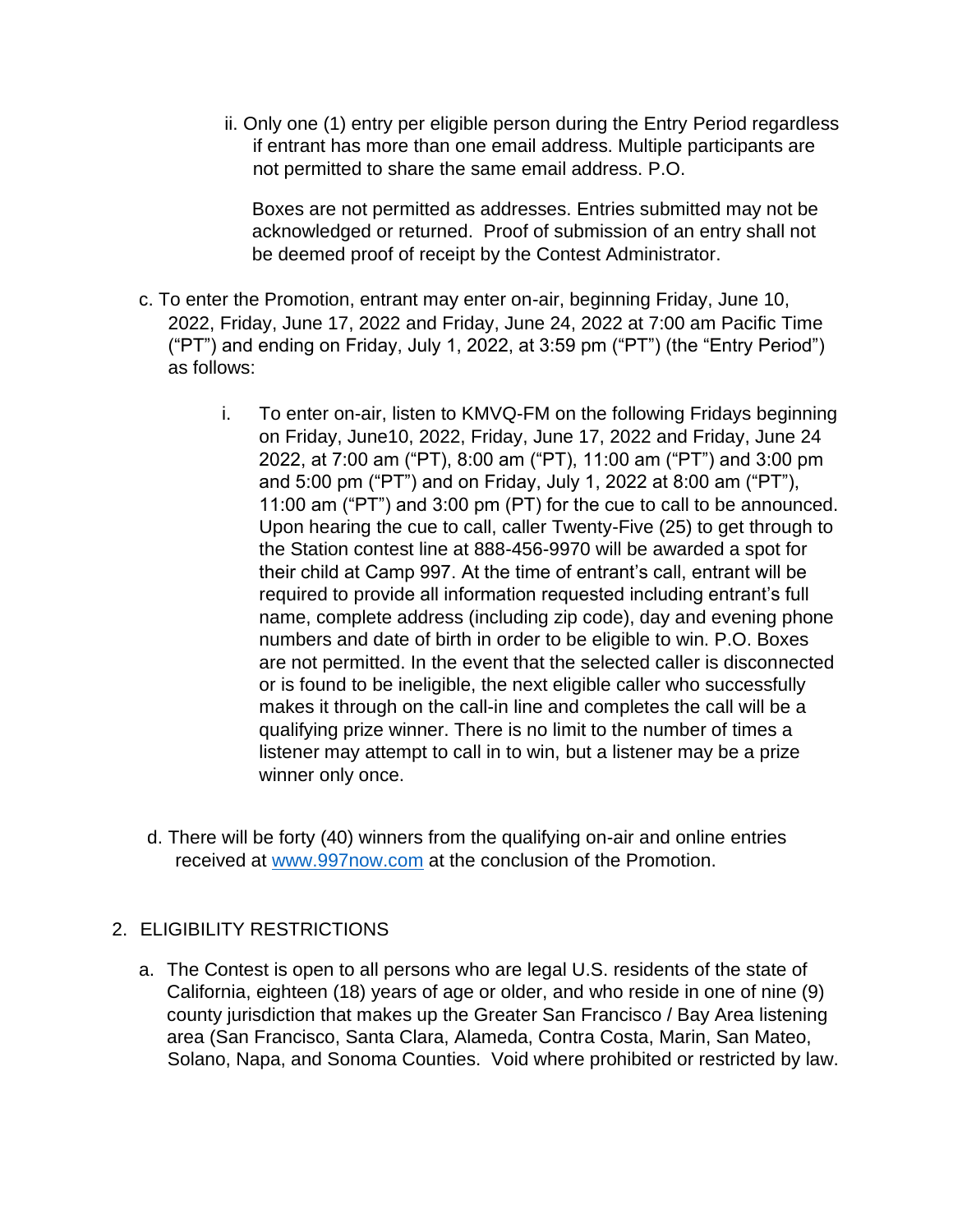- b. Children attending Camp 997, must be between the ages of 7 years old and 12 years old and are residents in one of nine (9) county jurisdiction that makes up the Greater San Francisco / Bay Area listening area (San Francisco, Santa Clara, Alameda, Contra Costa, Marin, San Mateo, Solano, Napa, and Sonoma Counties. Void where prohibited or restricted by law.
- c. The following individuals are NOT eligible to enter Station contests at any time, even if such individuals meet the age and residency requirements above: (1) Any employees (i.e., full-time, part-time and/or temporary employees) of the Station, Bonneville International Corporation, other area radio stations, Contest Sponsor, of any advertising and promotion agencies, and/or of the respective parent entities, subsidiaries, affiliated companies of each; (2) Any immediate family members of such employees, including without limitation current and/or ex-spouses, parents, grandparents, children, grandchildren, siblings, in-laws, and/or steps in any of the foregoing categories; and (3) Any other individual legally residing in the same household (i.e., at the same address) of such employees, including without limitation roommates, housemates, significant others, and partners.
- d. Only one (1) Entrant, per household are eligible to participate in this Contest. Persons who have won a prize in the ninety (90) days prior to entering the "Send Your Child to Camp 997" Contest are not eligible to participate.
- e. To claim a prize, the winner(s) must provide valid government-issued photo identification and provide their complete address, date of birth and phone number, and Social Security Number.
- f. Entrants are required to provide truthful information and the Station will reject and delete any entry that it discovers to be false or fraudulent. The Station will disqualify any entrant who does not meet the eligibility requirements and will also delete any entry as required by law.
- g. This Contest is subject to all applicable federal, state and local laws and regulations. By participating, entrant agrees to comply with these Official Rules and the decisions of the Station, which are final and binding in all respects.
- 3. PRIZES
	- a. Forty (40) prizes will be awarded. Each prize includes one (1) spot at Camp 997 from July 17, 2022 – July 23, 2022 at Camp Loma Mar in Loma Mar, CA. The Retail Value ("ARV") of each prize is \$700.00. All meals from lunch on the July 17, 2022 through breakfast on July 23, 2022 supervision by our stellar camp counselors, and tons of fun activities to choose from including sports, crafts, archery, swimming, rock wall, zipline, hikes, nature activities and a fun-filled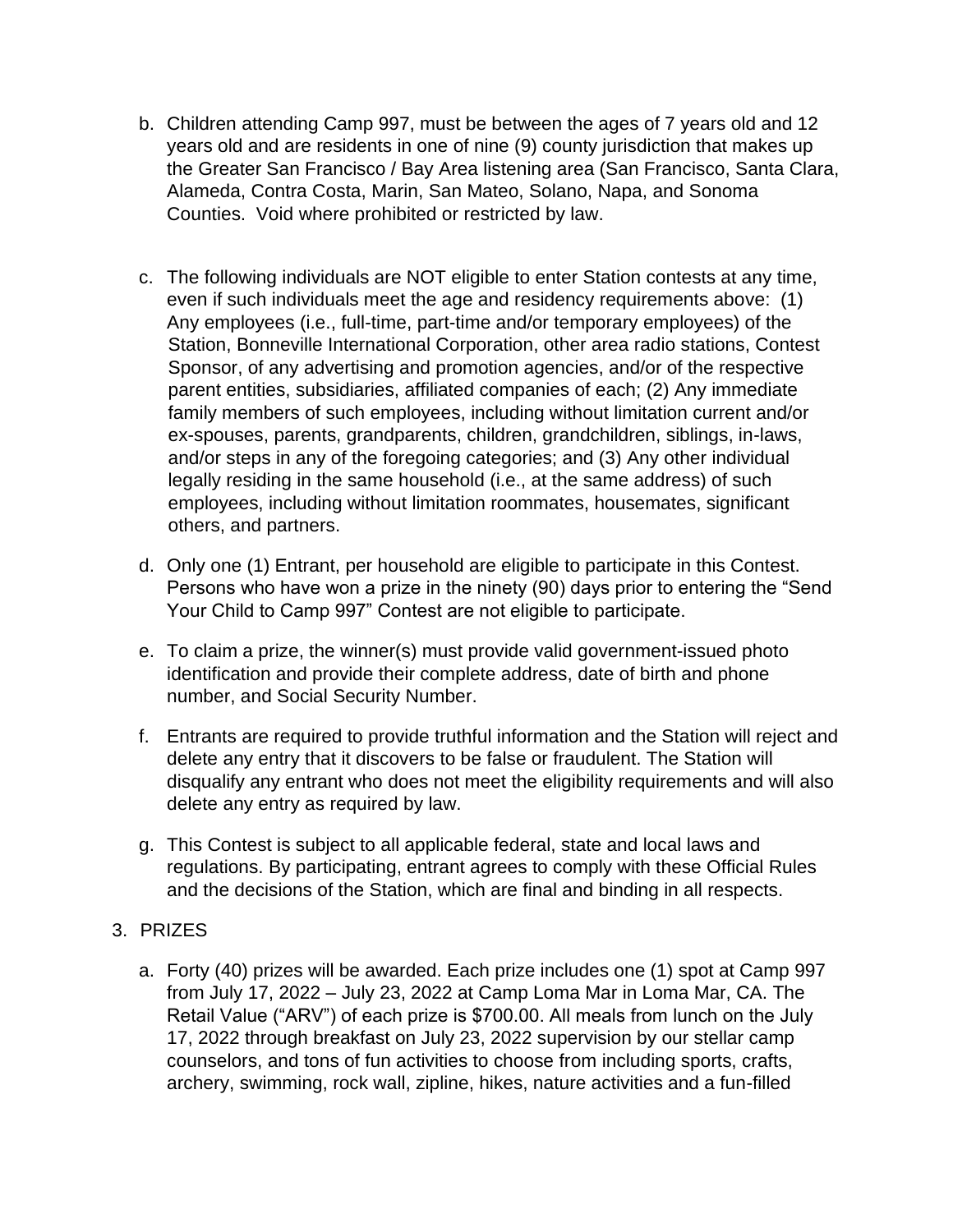campfire – primarily starring the kids - to close out each night. Campers choose the majority of their activities each day. Transportation costs are included in the given price. Kids attending Camp 997 will be given the option to get picked up and transported on the Camp 997 bus, provided by Camp Loma Mar. The winner(s) will be solely responsible for all taxes and all other fees and expenses not specified herein associated with the receipt and use of the prize(s). Spots to attend Camp 997 are valid only on the date(s) listed above, and they are not refundable or transferable, may not be sold to a third party, and may not be substituted or exchanged for cash or credit at any time, nor will they be replaced if lost or stolen.

- b. No more than the stated number of prizes specified in these official rules will be awarded. All prizes or prize certificates must be claimed at the office of the Station at the address below during regular business hours. The winner(s) will forfeit any prize(s) or prize certificate(s) not claimed within twenty-one (21) days of winning. In the event that a prize or prize certificate is mailed or shipped to the winner(s), it will be with the prior written consent of the winner(s) and therefore, winner(s) assumes the risk of its loss. The Station is not responsible for the safe arrival of a prize(s) or prize certificate(s).
- c. Prize(s) is not transferable, and no substitution, assignment or cash equivalent of prize(s) is permitted, except by the Station (solely at its discretion), which reserves the right to substitute a prize or prize portion with another prize or prize portion of greater or equal value. The prize(s) are expressly limited to the item(s) listed above and unless otherwise expressly specified, do not include taxes, gratuities or any other expenses. Promotion Entities are not responsible for winners' limitations that prevent acceptance or use of prize(s). Entrants acknowledge that the Promotion Entities have not made and are not in any manner responsible or liable for, any warranties, representations or guarantees, and hereby disclaim any and all warranties, expressed or implied, whether by contract or law, concerning any prize, including without limitation, implied warranties of quality, merchantability, mechanical condition or fitness for a particular purpose. Other restrictions may apply.
- d. Winner will be required to provide his/her social security number and any other documentation and/or sign any documentation Station requires as determined in its sole discretion as a condition of accepting the Prize.
- e. All sales, prizes and other taxes, gratuities and any other incidentals associated with the prizes are the sole responsibility of the prizewinner(s). Prizes are not transferable or exchangeable and may not be substituted, except by sponsors for reasons of unavailability, in which case, a prize of equal or greater value will be awarded. The Station assumes no responsibility or liability for damages, loss, or injury resulting from acceptance or use of the prize. The Station is not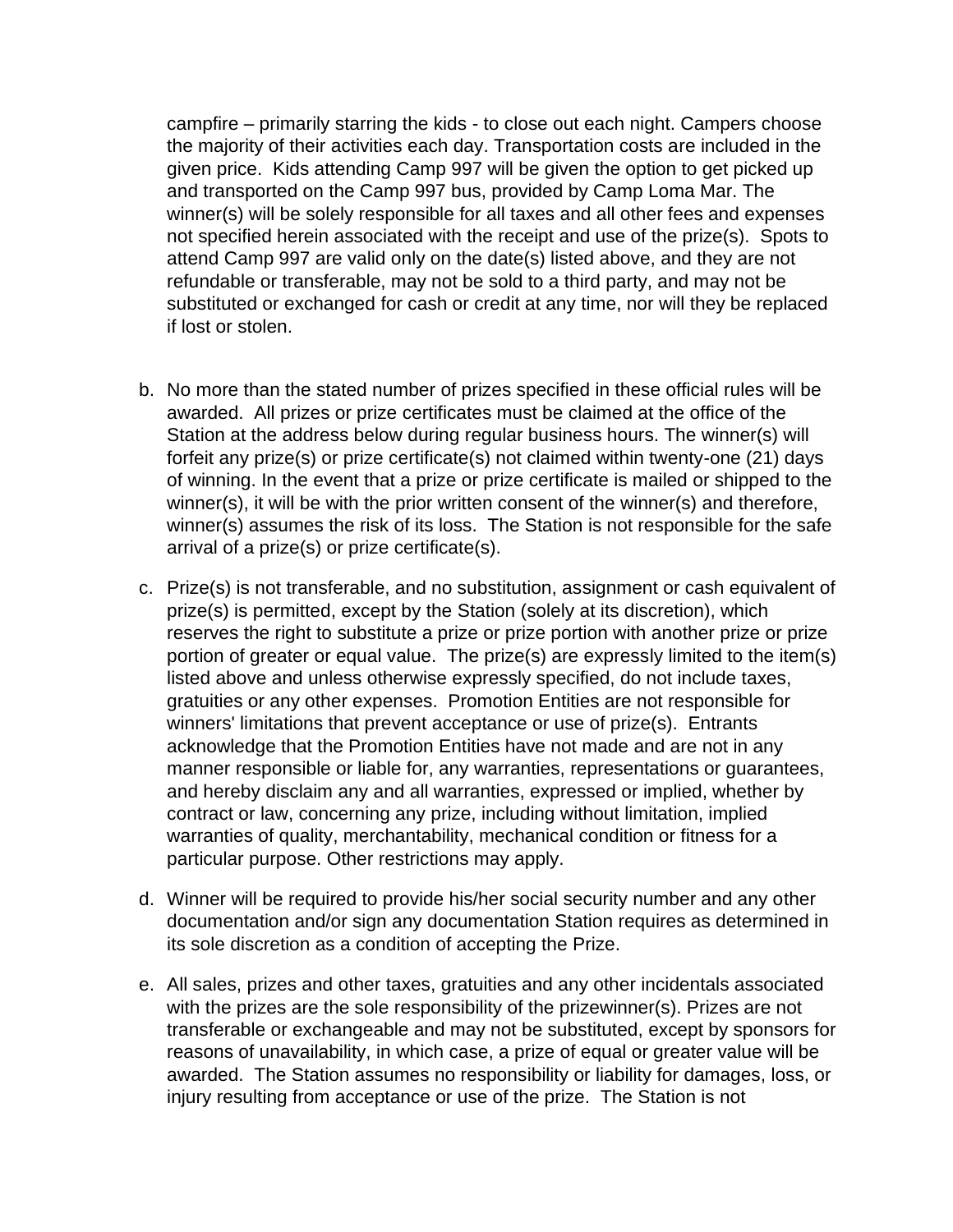responsible for replacing tickets that have been awarded in the event of show cancellations as a result of weather, promoter, or performer actions. The Station reserves the right, in its sole discretion, to cancel or suspend the Contest should a virus, bug, computer, or other problem beyond the control of the Station corrupt the administration, security, or proper execution of the Contest, or the Internet portion of the Contest. Decisions of the Station/judges are final.

f. If due to a printing, production or other error, more prizes are claimed than are intended to be awarded for any prize level, the intended prizes will be awarded in a random drawing from among all verified and validated prize claims received for that prize level. In no event will more than the stated number of prizes be awarded.

### 4. WINNER SELECTION AND NOTIFICATION

- a. Decisions of the Station management with respect to the Contest are final.
- b. Forty (40) prize winners from the qualifying on-air and online entries received at [www.997now.com](https://kblx.com/) at the conclusion of the Promotion will be selected as described above in Section 1 of these Official Rules.
- c. Odds of winning a prize depend upon the number and order of eligible entries received.
- d. Winners do need to listen to the Station to win and do not need to be present to win. All prizes must be claimed within thirty (30) days of winning, as directed by the Station. Public health conditions do not permit a Winner to claim the prize in person, so the Station will coordinate with the Winner to confirm his or her identify remotely and deliver the prize by mail or other means of delivery. The Winner must have their prize shipped and will be required to sign a release that the Station and any Released Parties (defined below) are not responsible if the prize is late, lost, stolen, misdirected, undeliverable, or damaged during shipping.
- e. Potential winner(s) will be notified of winning by telephone at the time of the drawing. Prize(s) will be awarded only upon confirmation of eligibility and completion of all requisite releases. Upon notification or notification attempt, the potential winner(s) will be required to respond to such notification attempt and must execute and return, along with the guest(s) of the winner(s), an IRS Form W-9, affidavit of acceptance, eligibility, liability, publicity release, and if applicable, Contest Sponsor liability release forms within thirty (30) days of such notification or notification attempt or prize(s) will be forfeited. If a winner has not reached the age of majority in his/her state of residence, the prize(s) will be awarded in the name of his/her parent or legal guardian. If a potential winner(s) is deemed ineligible for any reason, cannot be contacted, fails to sign and return the fully executed affidavit of eligibility and/or liability/publicity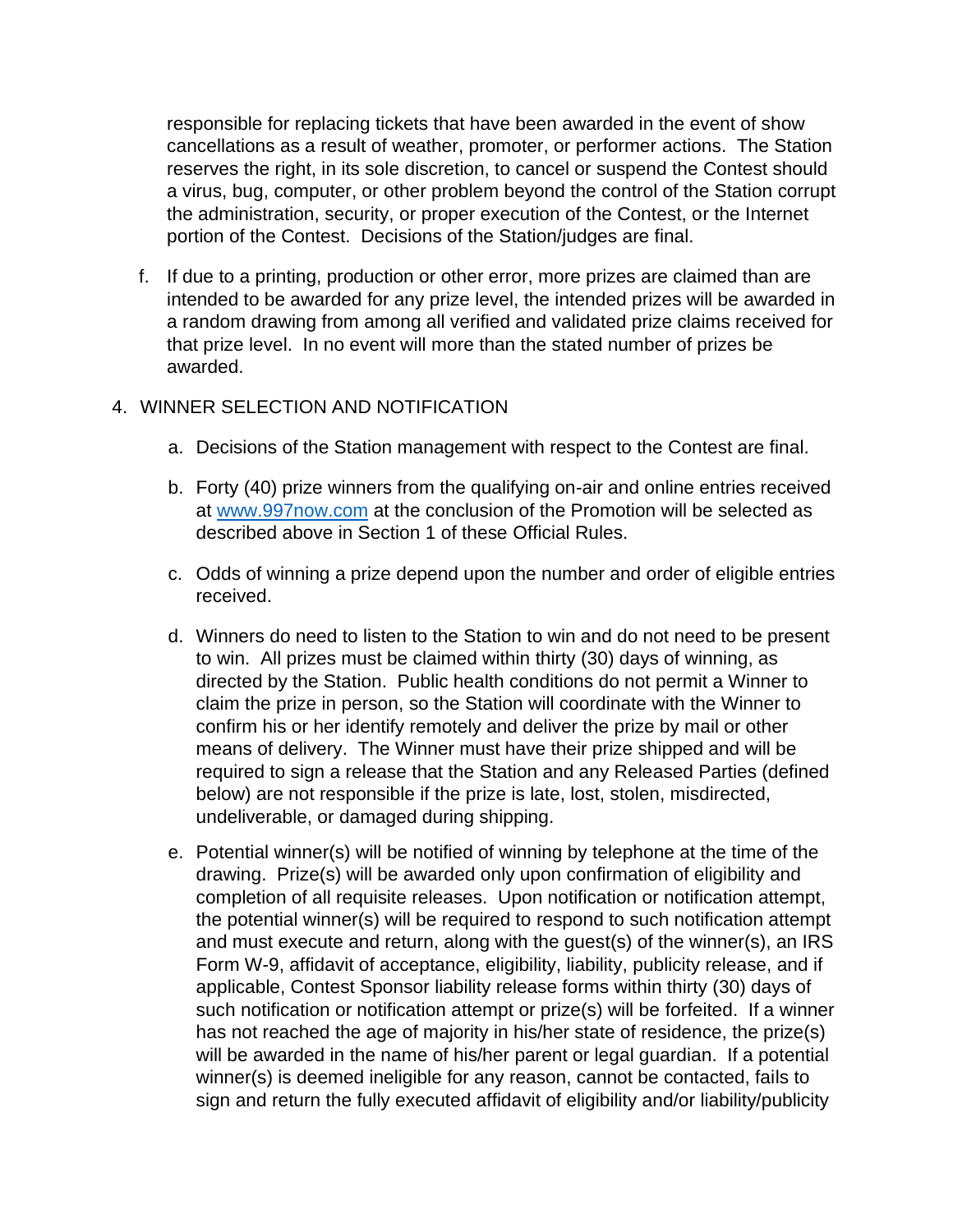release within the required time period, or if a prize or prize notification is returned as undeliverable, the potential winner forfeits the prize(s). The Station or Contest Administrator or Sponsor is not responsible for any changes in an entrant or winner's email address, phone number, mailing address or other contact information.

### 5. CONDITIONS

- a. Any attempt by any entrant to obtain more than the stated number of entries by using multiple/different email addresses, identities, registrations and logins or any other methods may void that entrant's entries and that entrant may be disqualified. The use of any device to automate entry is prohibited. Any use of robotic, repetitive, automatic, programmed, or similar entry methods or agents (including, but not limited to, promotion entry services or proxies) will void all entries by that entrant at the Station's discretion. The Station's or its Contest Administrator's computer or telephone system is the official time keeping device for this Contest. In the event of a dispute, online entries will be deemed to have been submitted by the Authorized Account Holder. The "Authorized Account Holder" is the natural person who (i) is assigned to an email address by an internet access provider, online service provider, or other organization that is responsible for assigning email addresses for the domain associated with the submitted email address, or (ii) is assigned to the mobile telephone number by a telecommunications provider, or other organization that is responsible for assigning such numbers. The Station, in its sole discretion, reserves the right to disqualify any person who it believes is tampering with the entry process or the operation of the Contest. Failure to comply with the rules of the Contest may result in an entrant's disqualification and/or forfeiture of any prize or prizes. If the Station makes a good-faith determination that an entrant has cheated or committed fraudulent activity in connection with a Contest, the Station may disqualify that entrant from entering and/or winning this and any or all future Station-administered contests and seek damages to the fullest extent permitted by law.
- b. The Station reserves the right to modify these rules for clarification or equitable purposes without materially affecting the terms and conditions of the Contest, including, without limitation, the substitution of a prize(s) of equivalent value, which will become effective upon announcement. To the extent the Station makes material changes to the terms and conditions of the Contest, any such material changes will be broadcast on the Station and/or posted on its website: [www.997now.com](https://kfox.com/) [w](https://kfox.com/)ithin twenty-four (24) hours of the change and periodically thereafter. If due to circumstances beyond the control of the Station, any competition or prize-related event or travel is delayed, rescheduled, postponed or cancelled, the Station reserves the right, but does not have the obligation, to cancel, terminate, suspend, or modify the Contest and shall not be required to award a substitute prize(s). If any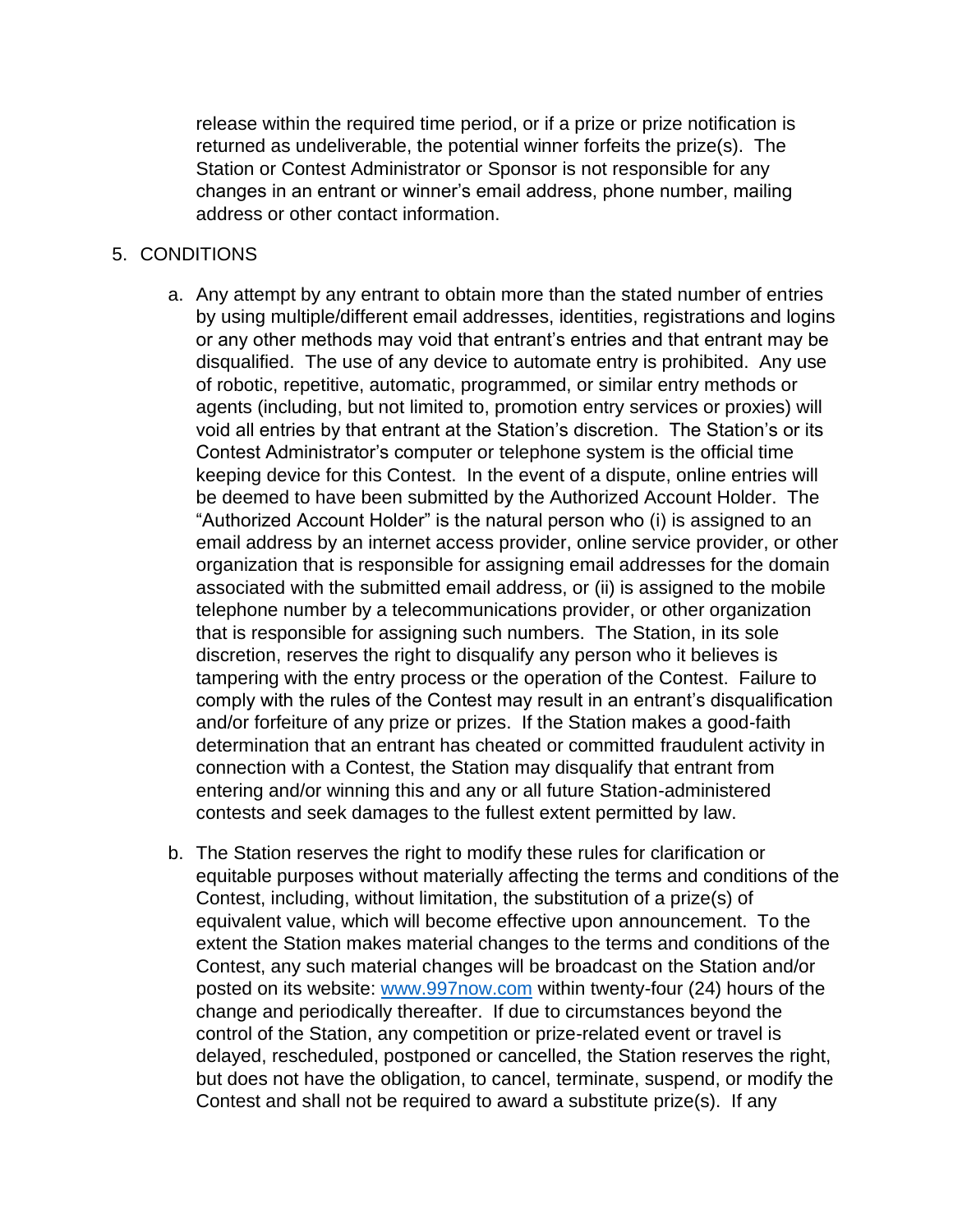provision of these Official Rules is irrevocably inconsistent with any provision set forth on the Contest webpage, then the provision of these Official Rules will prevail but solely to the extent of the inconsistency.

- c. Calling the Station regarding the Contest constitutes permission for the Station to tape the caller's voice and use it on the air. All telephone calls during the Contest may be taped without further permission from the caller. By entering the Contest and/or acceptance of prize(s), all entrants consent to the use of their name, photograph, likeness, biography, voice, video, entry materials, prize information (if any), or any statements made for trade, publicity, advertising, or promotional purposes, in any and all media, now known or hereafter devised, including online announcements, without limitation and without compensation, except where prohibited by law.
- d. Each winner will be required to produce identification satisfactory to the Station. For example, winner(s) will be required to sign an IRS Form W-9, affidavit of eligibility and release, including a publicity release, as prepared by the Station prior to receiving their prize. Each winner will solely be responsible for any (federal, state, or local) taxes or fees that result from the receipt and/or use of their prize and may receive an IRS Form 1099-Misc for all prizes won from the Station in any calendar year where the aggregate value of all such prizes is \$600 or more. The Contest is void where prohibited by law. Failure to comply with the terms and conditions applicable to Contest entry, including without limitation submitting an incomplete or fraudulent entry, and/or failing to complete the entry process, will result in such Entry being disqualified from such Contest. Any individual(s) that is found to be, or suspected of, tampering with a Contest in any way, including without limitation by making a fraudulent entry, by engaging in any "deal-making" with or between other Contest entrants or third parties, by creating a public hazard, by cheating, by engaging in improper or illegal activity, by causing interference with or the destruction of property and/or utilized public safety resources will be disqualified from participating and/or winning any prize(s), as applicable, and may be banned from any future participation in any Contest as determined by Station at its sole discretion and on a case-by-case basis.
- e. The Released Parties are not responsible for (i) typographical or other errors in the printing, the offering, or the administration of the Contest or in the announcement of a prize; (ii) incorrect or inaccurate information, human error, failure, or omission; (iii) unauthorized human intervention; (iv) lost, stolen, mangled, misdirected, illegible, incomplete, or late entries; (v) entries not received due to difficulty accessing the internet, service outage or delays, computer difficulties, telephone service outages, delays, busy signals, poor signals or signal interference, accidental disconnection, equipment malfunctions, and any other technological failures; or (vi) any cancellations,